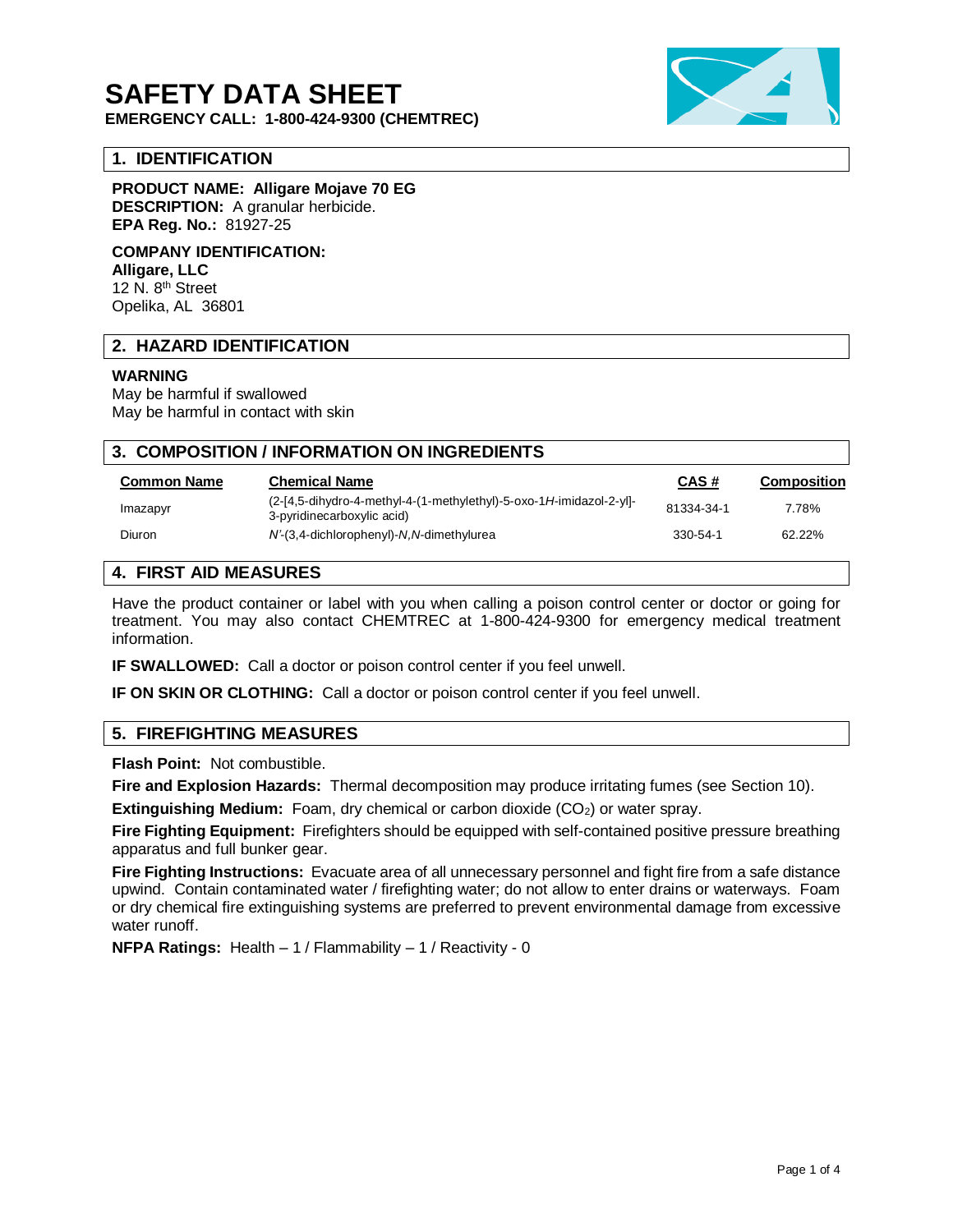# **6. ACCIDENTAL RELEASE MEASURES**

Clean up spills immediately observing the precautions in Section 8 of this MSDS. Isolate the hazard area and keep unnecessary and unprotected personnel from entering. Prevent material from contaminating soil or from entering sewage and drainage systems and bodies of water.

Large Spill: Prevent spills from entering sewers, waterways or low areas. Diuron and imazapyr are injurious to plants at extremely low concentrations. Non-target plants may be adversely affected from drift and runoff. Call CHEMTREC at (800) 424-9300.

Small Spills: Avoid dust formation and avoid breathing dust. Use recommended protective equipment and carefully sweep up spilled material, placing it in a covered container for reuse or disposal. Scrub the contaminated area with soap and water followed by a water rinse. Use dry absorbent material to absorb and collect wash solution for proper disposal. Contaminated soil may have to be removed and disposed.

## **7. HANDLING AND STORAGE**

DO NOT contaminate water, food or feed by storage or disposal.

**Handling:** Avoid breathing dust or vapor. Avoid contact with skin and clothing. Remove and wash contaminated clothing before reuse. Wash thoroughly with soap and water after handling and before eating, drinking, chewing gum, or using tobacco.

**Storage:** Do not store below 10°F. Store in a cool, dry place and in such a manner as to prevent cross contamination with other pesticides, fertilizers, food, and feed. Store in original container and out of the reach of children, preferably in a locked storage area.

# **8. EXPOSURE CONTROLS / PERSONAL PROTECTION**

**Engineering Controls:** To avoid exceeding exposure limits, handle only with adequate ventilation. Facilities storing or utilizing this material should be equipped with an eyewash station and a safety shower.

**Protective Clothing:** Handlers must wear chemical resistant gloves made of any waterproof material ≥ 14 mils, long-sleeved shirt, long pants, shoes plus socks and a NIOSH approved particulate filtering respirator equipped with N, R, or P class filter media. The respirator should have a NIOSH approval number prefix "TC-84A". Follow manufacturer's instructions for cleaning/maintaining PPE. If no such instructions for washables exist, use detergent and hot water. Keep and wash PPE separately from other laundry. Discard clothing and other absorbent materials that have been drenched or heavily contaminated with this product's concentrate. Do not reuse them.

# **9. PHYSICAL AND CHEMICAL PROPERTIES**

**Physical State:** Off-white pellets **Odor:** Faint **Flashpoint:** N/A **pH:** 3.1 – 3.4 **Bulk Density (Tap):** 0.638 g/ml (39.83 lbs./ft<sup>3</sup>) **Solubility:** Soluble

## **10. STABILITY AND REACTIVITY**

**CONDITIONS TO AVOID:** Extreme Temperatures and prolonged exposure to extreme heat. All sources of ignition. Electro-static discharges.

**CHEMICAL STABILITY:** Stable under all normal use and storage conditions.

**INCOMPATIBILITY WITH OTHER MATERIALS:** Liquid solutions containing this product must not be stored in unlined steel (except stainless steel) containers or tanks.

**HAZARDOUS DECOMPOSITION PRODUCTS:** This product is chemically stable and no hazardous reactions should occur if stored and handled as prescribed / indicated. When thermally decomposed, may release hazardous and / or toxic fumes.

**HAZARDOUS POLYMERIZATION:** Will not occur.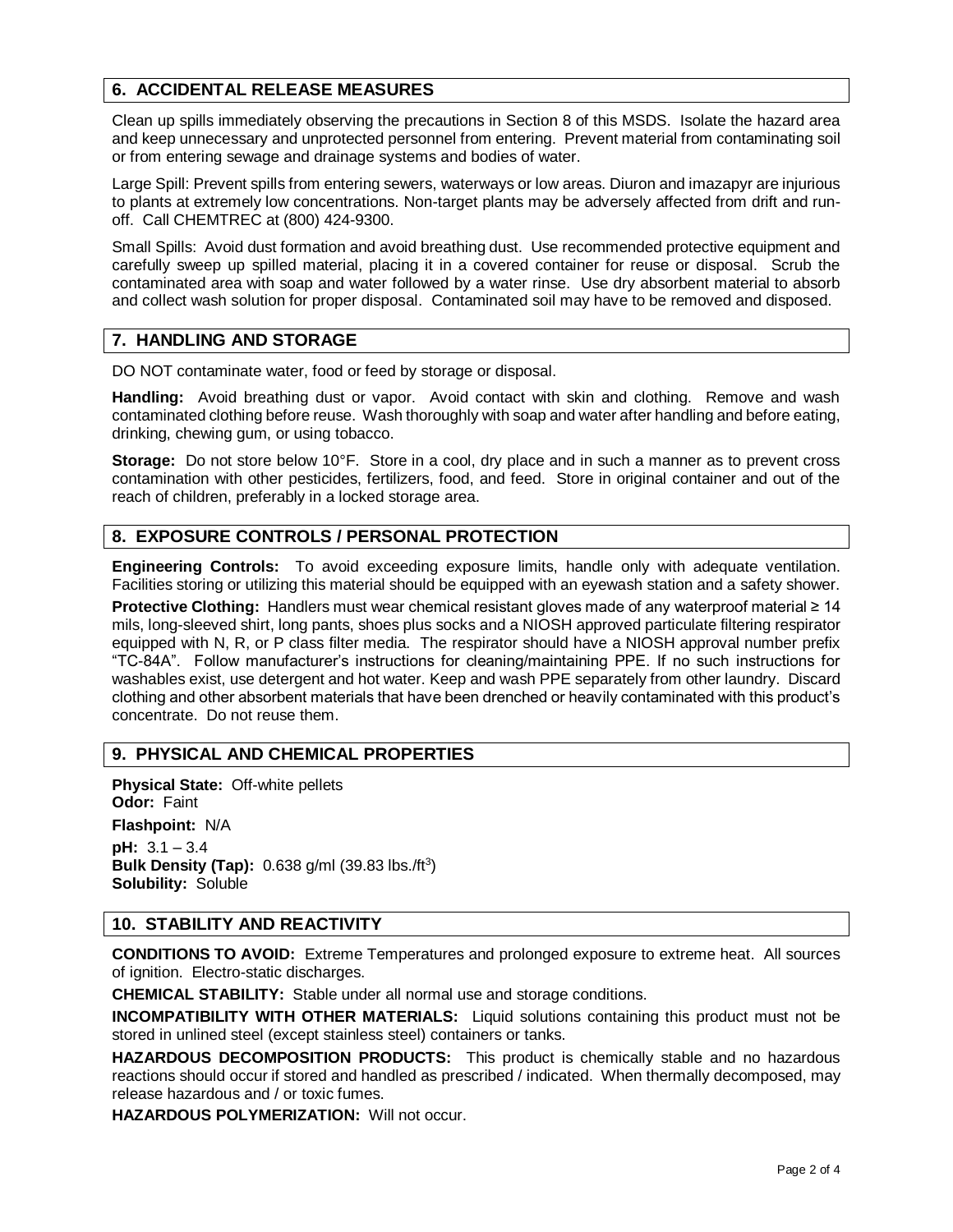# **11. TOXICOLOGICAL INFORMATION**

**ORAL TOXICITY (rat LD50):** > 2,000 mg/kg **DERMAL TOXICITY (rat LD50):** > 2,000 mg/kg **INHALATION TOXICITY (rat**  $LC_{50}$ **):**  $> 5.1$  mg/L (4-hour) **EYE IRRITATION:** Mildly irritating **SKIN IRRITATION: Mildly irritating SKIN SENSITIZATION:** Not a contact sensitizer **CARCINOGENICITY: EPA:** Not Listed **ACGIH:** Not Listed **NTP:** Not Listed **IARC:** Not Listed **OSHA:** Not Listed **MUTAGENIC TOXICITY:** No evidence of mutagenic effects during *in vivo* and *in vitro* assays.

**REPRODUCTIVE TOXICITY:** No evidence in animal studies.

# **12. ECOLOGICAL INFORMATION**

This product is toxic to plants. Drift and run-off may be hazardous to plants in water adjacent to treated areas. DO NOT apply directly to water, or to areas where surface water is present, or to intertidal areas below the mean high water mark. DO NOT contaminate water when disposing of equipment washwater or rinsate. See Directions for Use for additional precautions and requirements.

## **13. DISPOSAL CONSIDERATIONS**

**PESTICIDE DISPOSAL:** DO NOT contaminate water, food or feed by storage or disposal. Wastes resulting from the use of this product may be disposed of on site or at an approved waste disposal facility.

**CONTAINER DISPOSAL:** Nonrefillable container. Do not reuse or refill this container. Refer to the product label for specific container handling instructions.

## **14. TRANSPORT INFORMATION**

**US DOT (Shipped by Ground):**

Not regulated by DOT. DOT Emergency Response Guide: N/A

## **IATA (Shipped by Air):**

UN3077 Environmentally Hazardous Substance, Solid, N.O.S. (contains Diuron), 9, PG III

## **IMO (Shipped by Water):**

UN3077 Environmentally Hazardous Substance, Solid, N.O.S. (contains Diuron), 9, PG III, Marine Pollutant

## **15. REGULATORY INFORMATION**

## **FIFRA –**

This chemical is a pesticide product registered by the Environmental Protection Agency and is subject to certain labeling requirements under federal pesticide law. These requirements differ from the classification criteria and hazard information required for safety data sheets, and for workplace labels of non-pesticide chemicals. The following is the hazard information as required on the pesticide label:

## **PRECAUTIONARY STATEMENTS**

## **HAZARDS TO HUMANS AND DOMESTIC ANIMALS**

**CAUTION:** Harmful if swallowed or absorbed through skin. Avoid contact with skin or clothing. See inside label booklet for additional Precautionary Statements and Directions for Use including Storage and Disposal instructions.